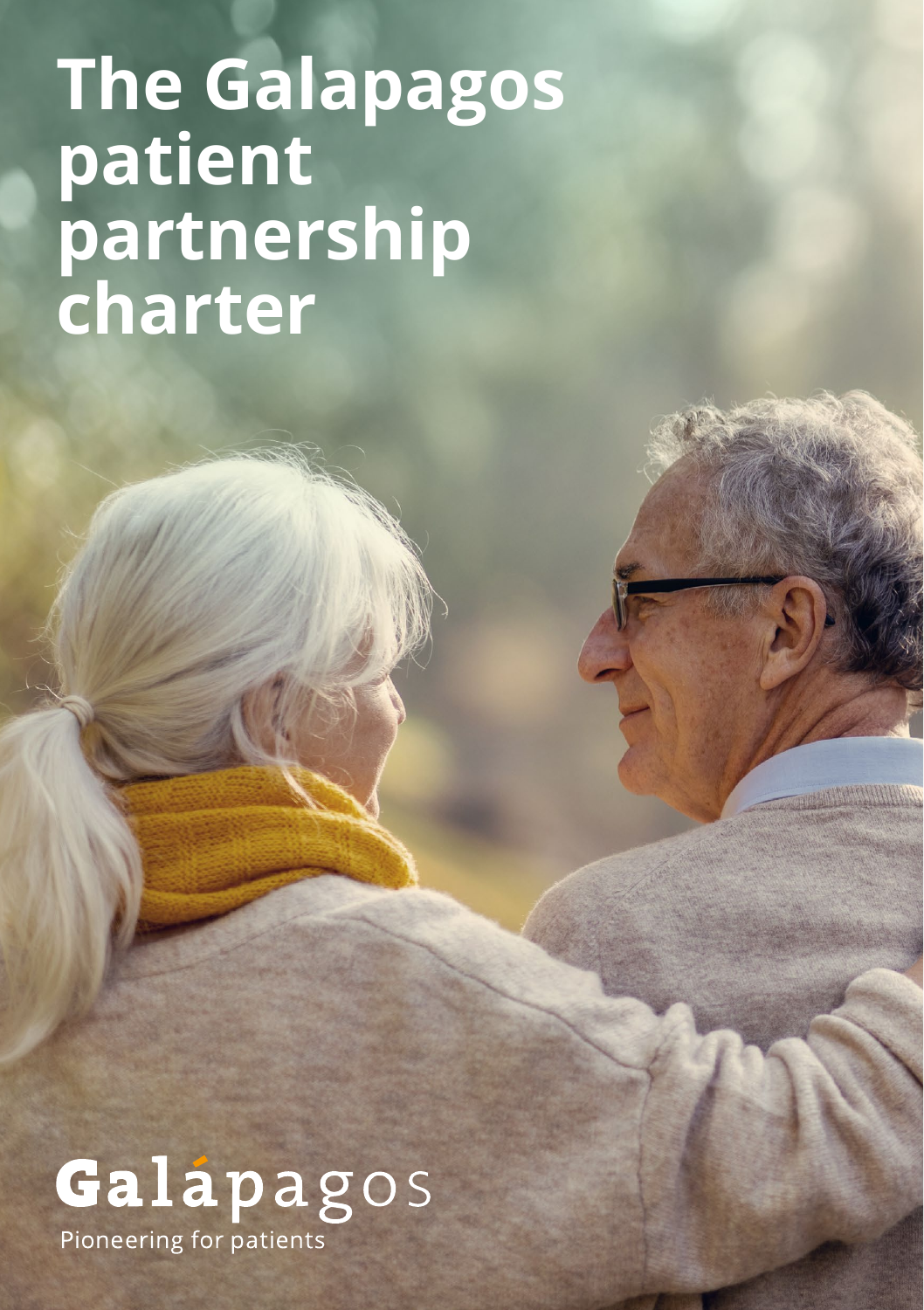

**Galapagos discovers, develops and brings to patients novel medicines in the field of inflammation, fibrosis and kidney diseases. Our roots are grounded in research. By studying disease processes, we work to unlock new treatments to help patients better manage their conditions, day to day. With this Patient Partnership Charter, we deepen our commitment to patients.** 

**The Charter sets out our ambition, underpinned by our company's values and principles, to pioneer for patients by working in close partnership with patients and patient organizations.**

#### **Our ambition**

Our ambition is to be a trusted partner to the patient community. We commit to collaborate with patients across the lifecycle of medicines. Starting with early research and discovery, we foster partnerships in the design and implementation of clinical trials, all the way through to providing patients with new treatment options and beyond.

By working with patients, for patients, we believe we can pursue better patient outcomes. Together, we can make a meaningful difference for individuals living with medical conditions, their caregivers and their families.

We will work to achieve this by establishing mutually beneficial, longlasting and trust-based relationships with the patient community. Through collaboration and co-creation, we will enhance understanding of our respective objectives and priorities, and adopt an inclusive and balanced mindset, which will help to bring new and needed therapies to patients.

### **Our commitments**

We have co-developed a set of core commitments, together with patients, patient representatives and advocates. These commitments will be at the heart

of our partnerships with patients, in line with applicable laws and regulations on patient-pharma interactions.

#### **Together with our partners, we**